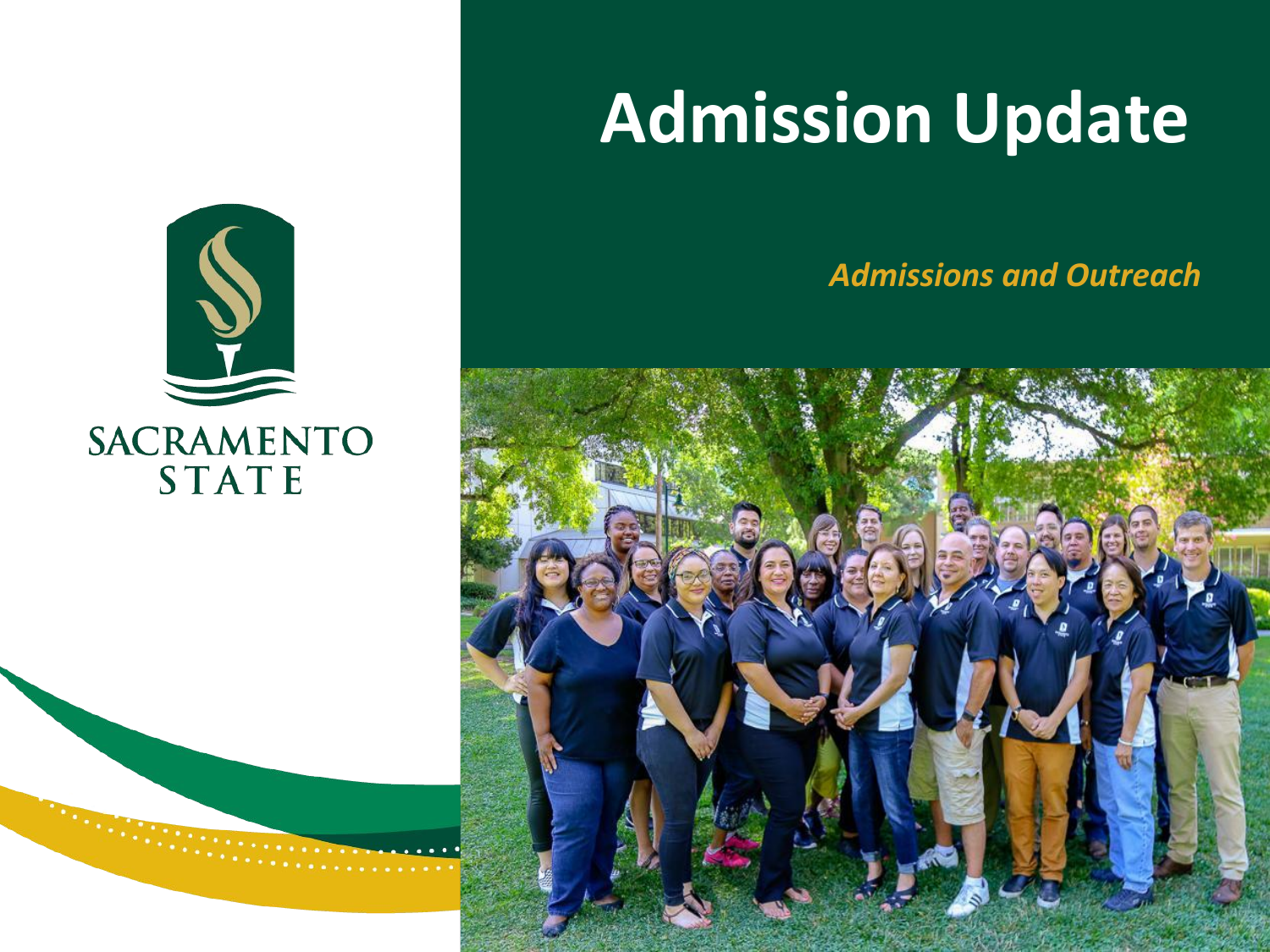#### **We're Here to Help!**

#### **The Office of Admissions & Outreach**

**Phone**: (916) 278-1000 (option 1) **Fax**: (916) 278-5603 **Email**: *[admissions@csus.edu](mailto:admissions@csus.edu)* **Web page**: *[csus.edu/apply/admissions](http://www.csus.edu/admissions)*

#### **Office Location**

Lassen Hall, 1st Floor, Room 1102 6000 J Street Sacramento, CA 95819-6048 Hours: Monday – Friday 8am-5pm

#### *Connect with Admissions*

*For Live Chats, Schedule An Appointment, Call or Email Us to connect with our admissions counselors, visit our website at csus.edu/apply/admissions.*

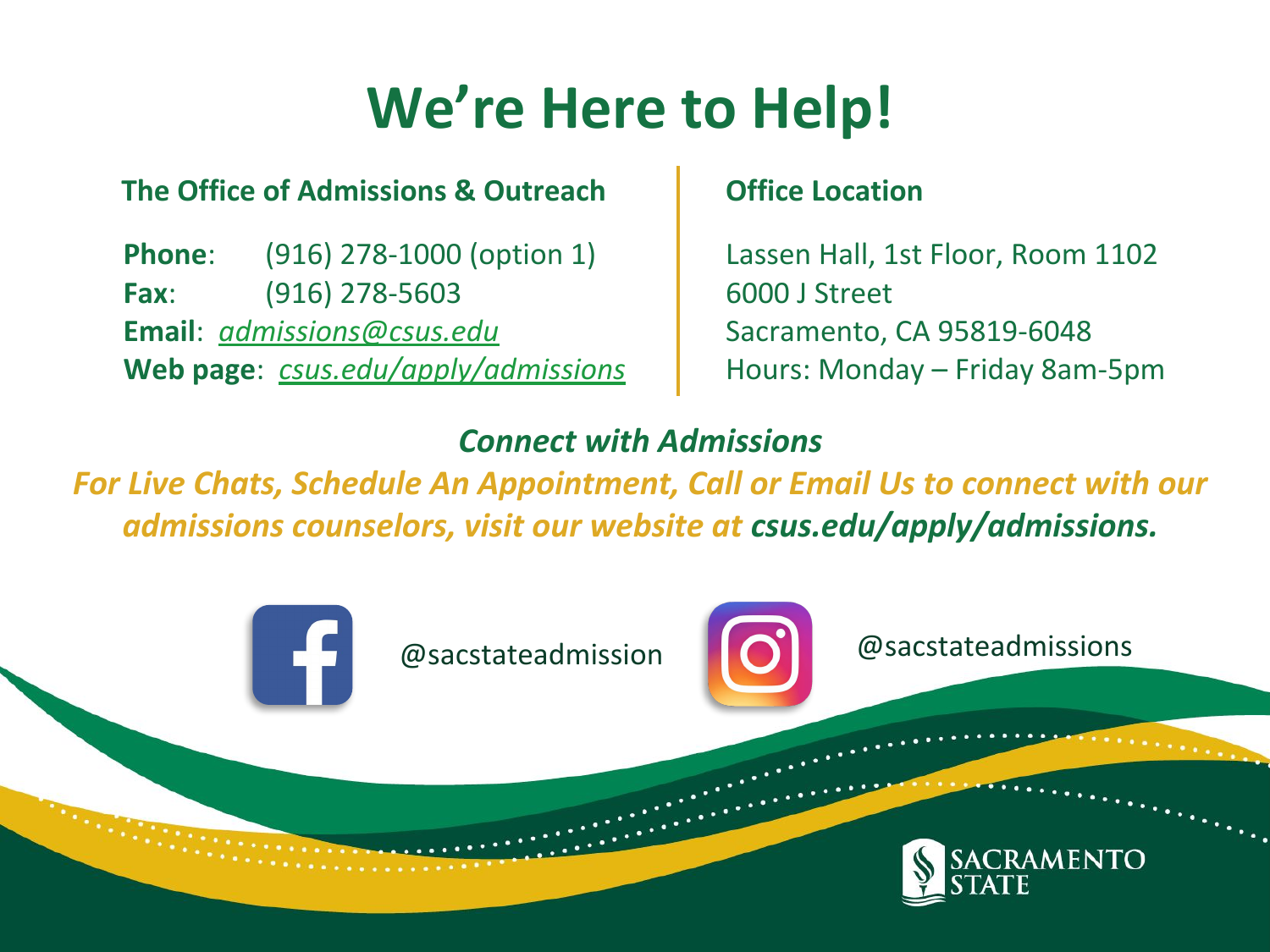## River City Enrollment

| Year             | <b>Applications</b> | <b>Admitted</b> | <b>Enrolled</b> | <b>Appl to Enr %</b> |
|------------------|---------------------|-----------------|-----------------|----------------------|
| <b>Fall 2020</b> | 128                 | 113             | 43              | 39%                  |
| <b>Fall 2019</b> | 137                 | 116             | 65              | 47%                  |
| <b>Fall 2018</b> | 159                 | 119             | 63              | 33%                  |

Enrollment numbers are as of 9/4

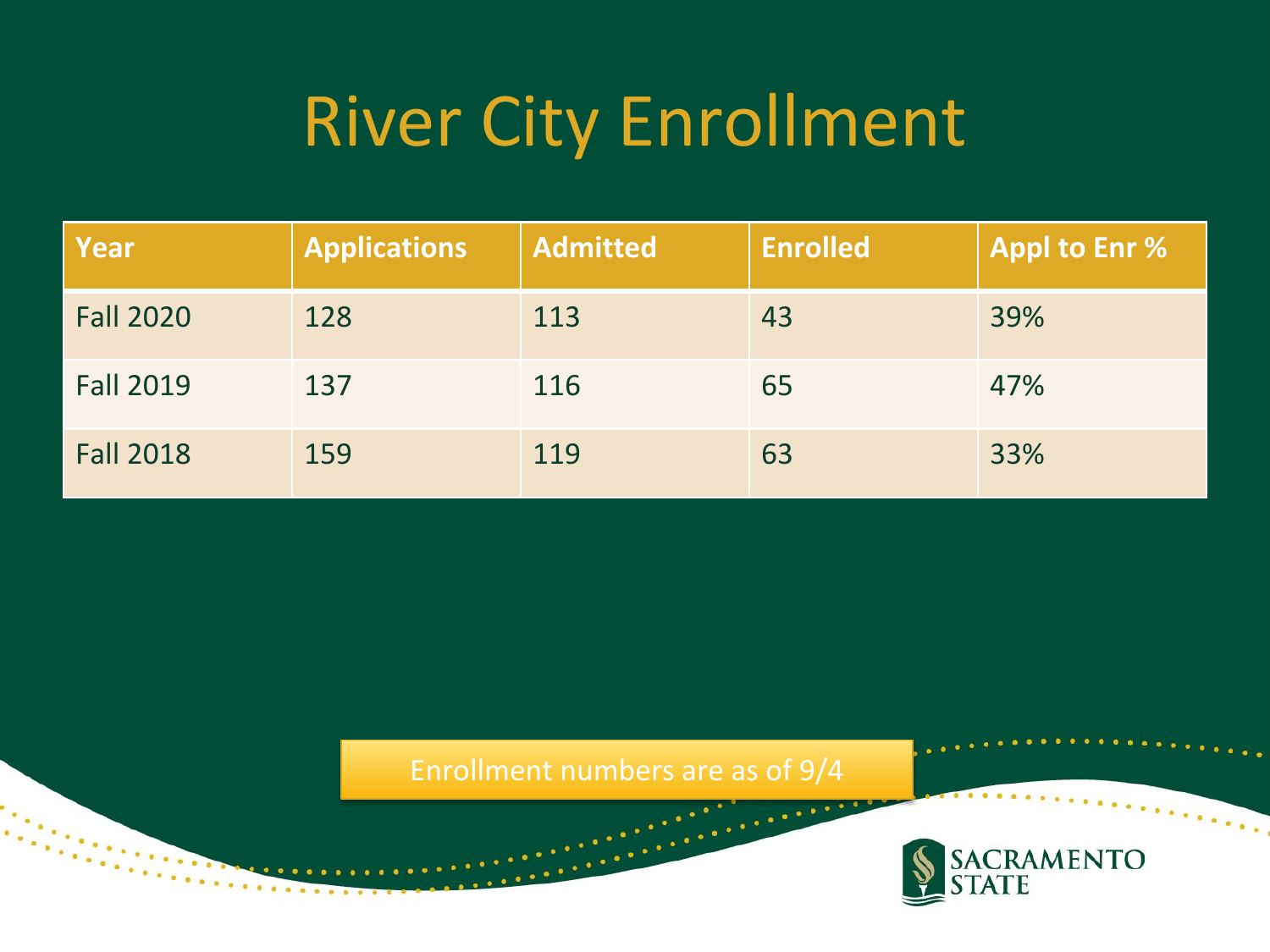#### Fall 2020 Accommodations & Guidance

- CSU campuses will accept Credit or grades for winter, spring or summer 2020 terms
- Campuses will not rescind admission offers based on non-receipt of transcripts through fall term
- AP and IB Exam scores will continue to be accepted

First-time Freshman FAQs

[www2.calstate.edu/apply](https://www2.calstate.edu/apply)

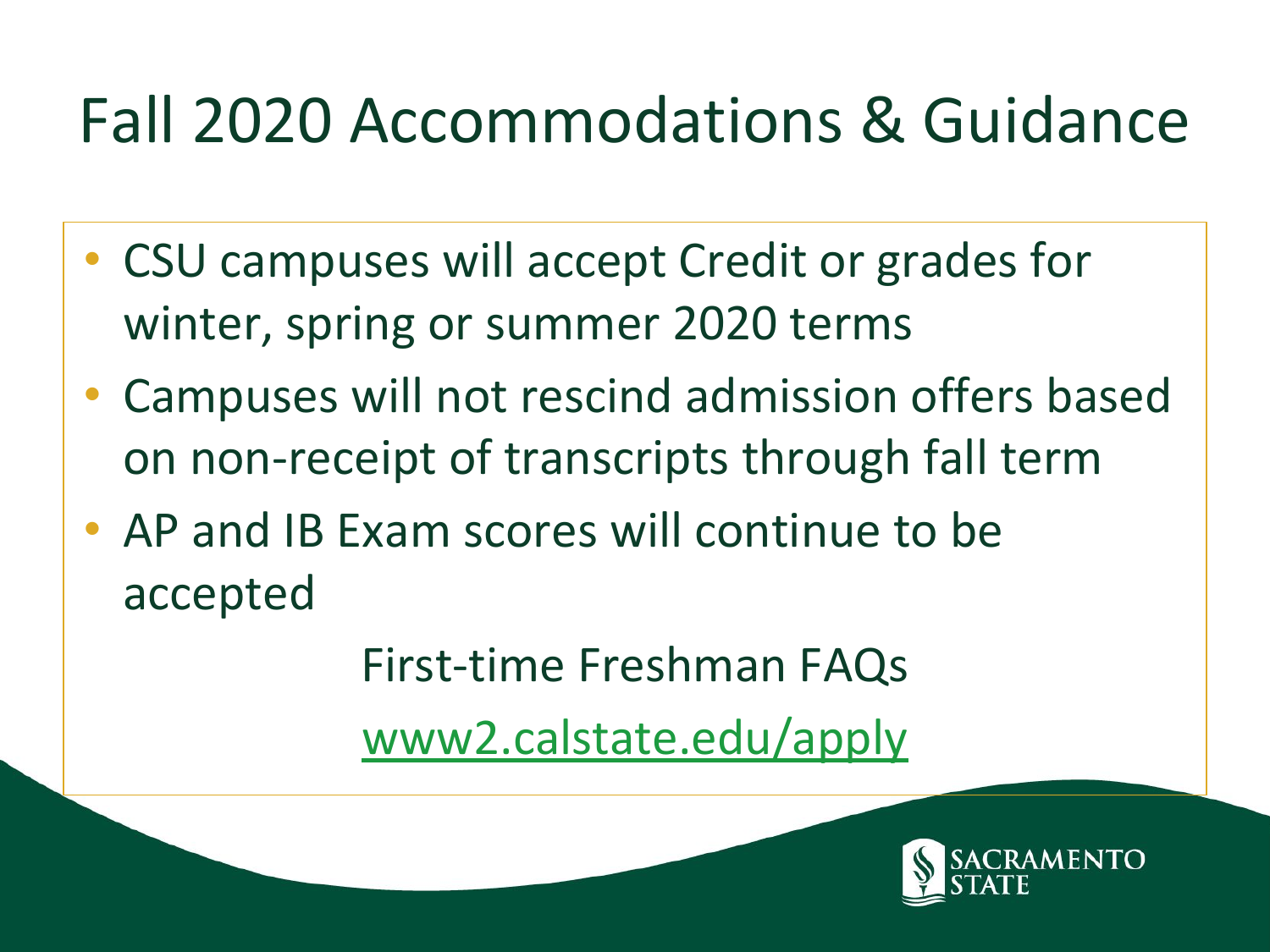## FAQ: Grades & GPA

| <b>Winter, Spring, or Summer 2020</b>                                                                       | <b>YES/NO</b> |
|-------------------------------------------------------------------------------------------------------------|---------------|
| Accept P (CR) grades for 'a-g' requirements?                                                                | <b>YES</b>    |
| Accept combination of letter grades and P (CR)                                                              | <b>YES</b>    |
| <b>Accept D or F grades</b>                                                                                 | <b>NO</b>     |
| Does P (CR) need to be equivalent to a specific grade? We are<br>expecting P (CR) to represent C- or better | <b>NO</b>     |
| Will P (CR) be used in GPA calculation?                                                                     | <b>NO</b>     |
| Will honors, AP, or IB with P (CR) grade get a GPA Bump?                                                    | <b>NO</b>     |
| Will P (CR) validate subject deficiencies?                                                                  | <b>YES</b>    |

CSU expects and assumes that high school P (CR) grades will represent work completed at the C- or higher level

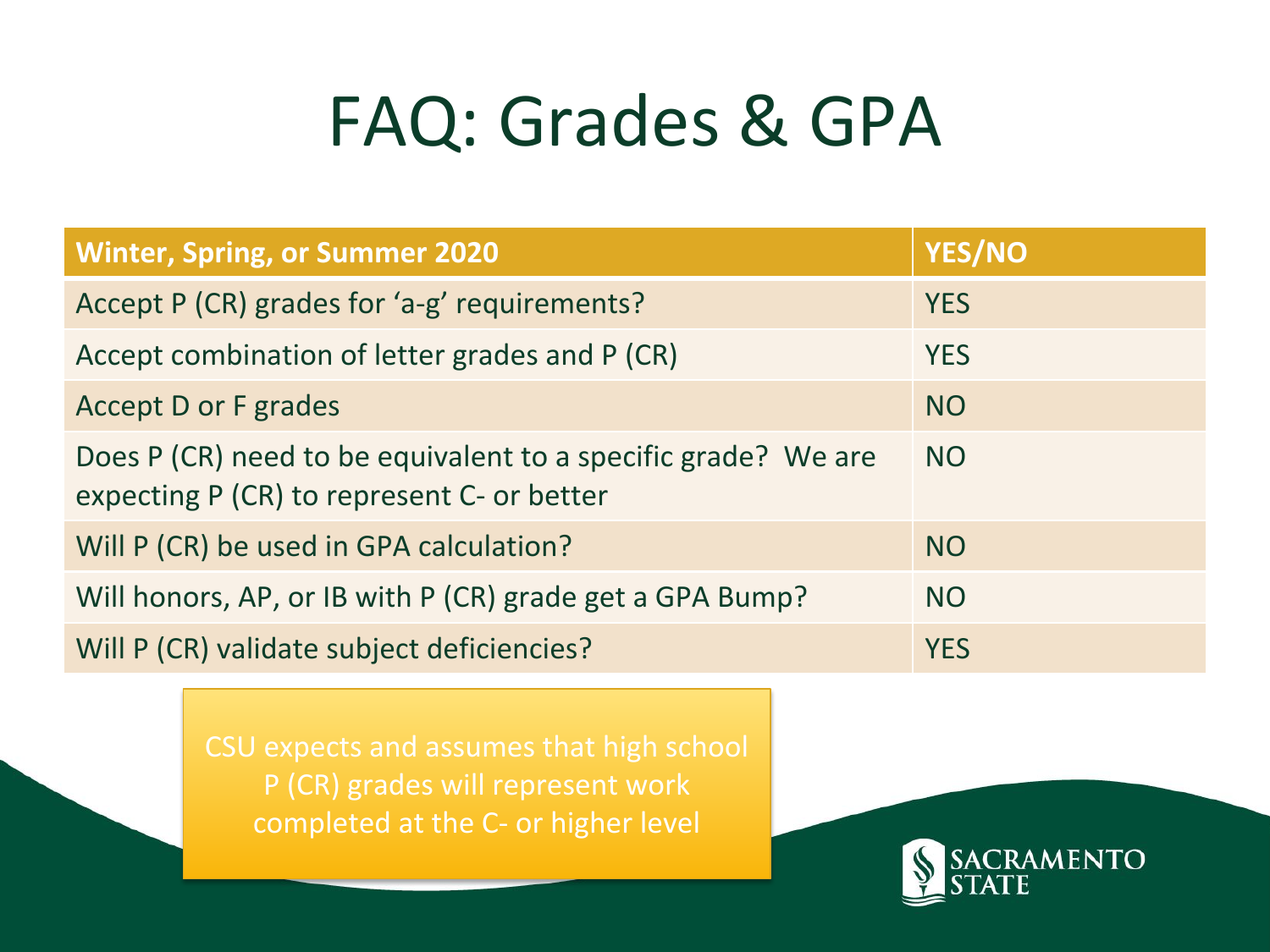# Fall 2021 Admissions

- CSU Campuses will NOT use SAT or ACT exam scores in Fall 2021
- Applicants need:
	- Be a high school graduate
	- Complete 15unit comprehensive pattern 'a-g'
	- Earn a qualifying 'a-g' GPA
- California residents and CA HS grads earning a 2.5 GPA
- California residents and CA HS grads with a GPA between 2.0 and 2.49 may be evaluated based on supplemental factors

**Fall 2021 semester Application Filing Period October 1- December 4**

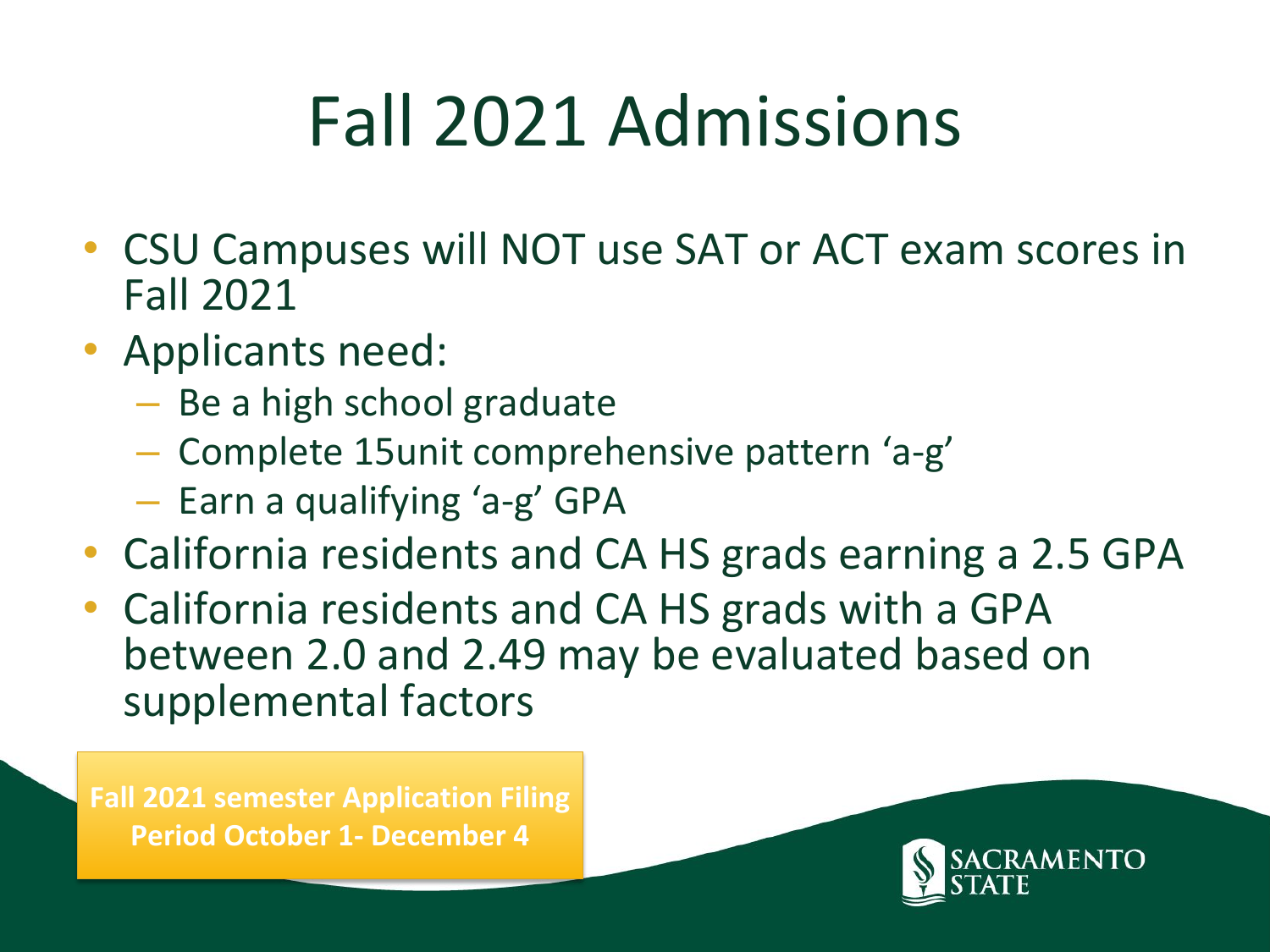## Sac State Multifactor Admissions

- Exceeding minimum 'a-g' courses
- Low Income (Household?)
- First Generation
- Work Experience
- Educational Programs Participation
- Extracurricular and Leadership Participation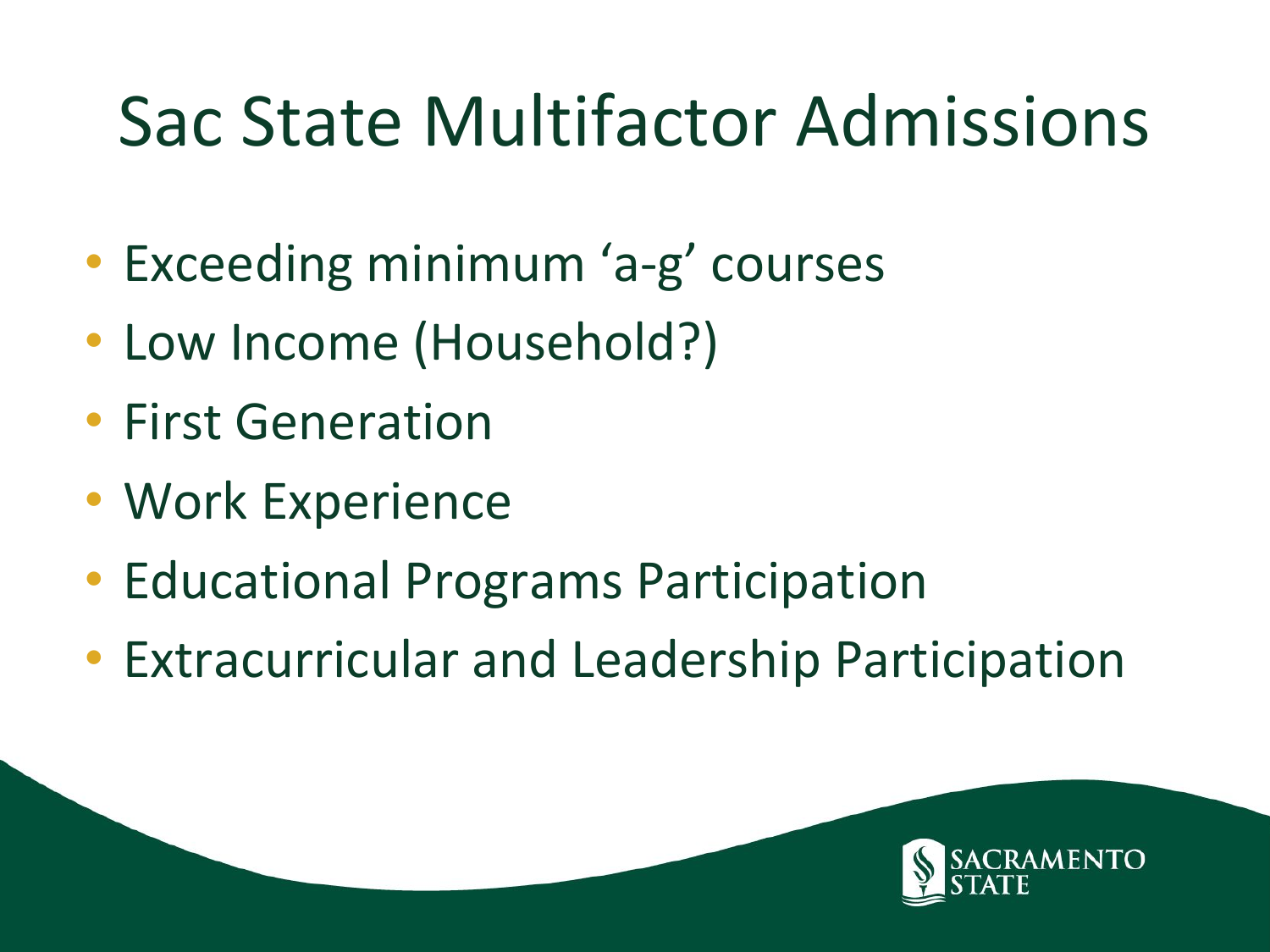# Cal State Apply Update

- Program Search
- High School Subject Year Validation
- Undergraduate Summary Pages
- Parent/Guardian Information Permission to release to University Communication
- Financial and Parental Information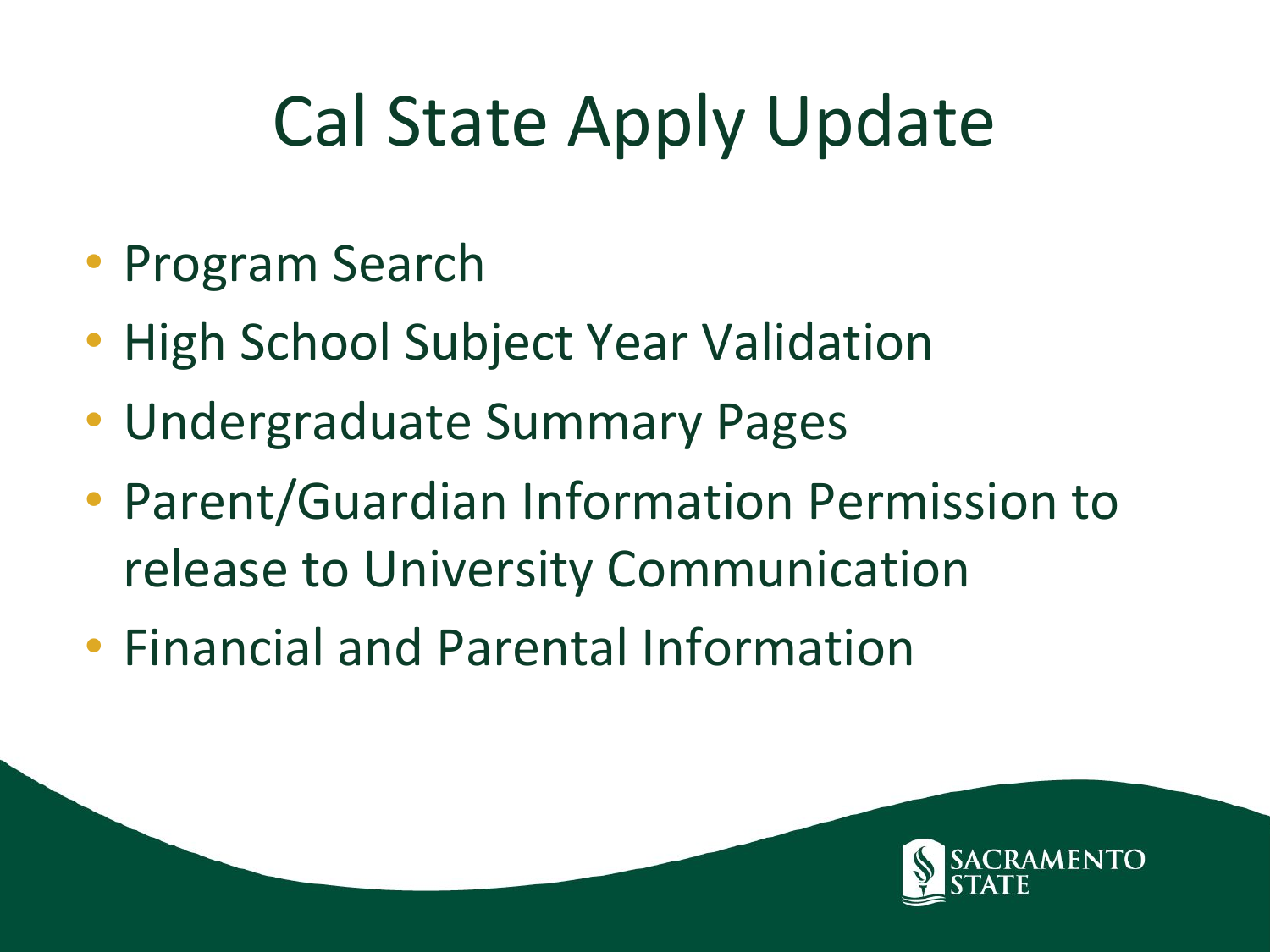# Cal State Apply Update cont.

- Renamed Transcript Entry to College Coursework
- Moved Educational Programs & Work Experience. All first time freshmen will answer.

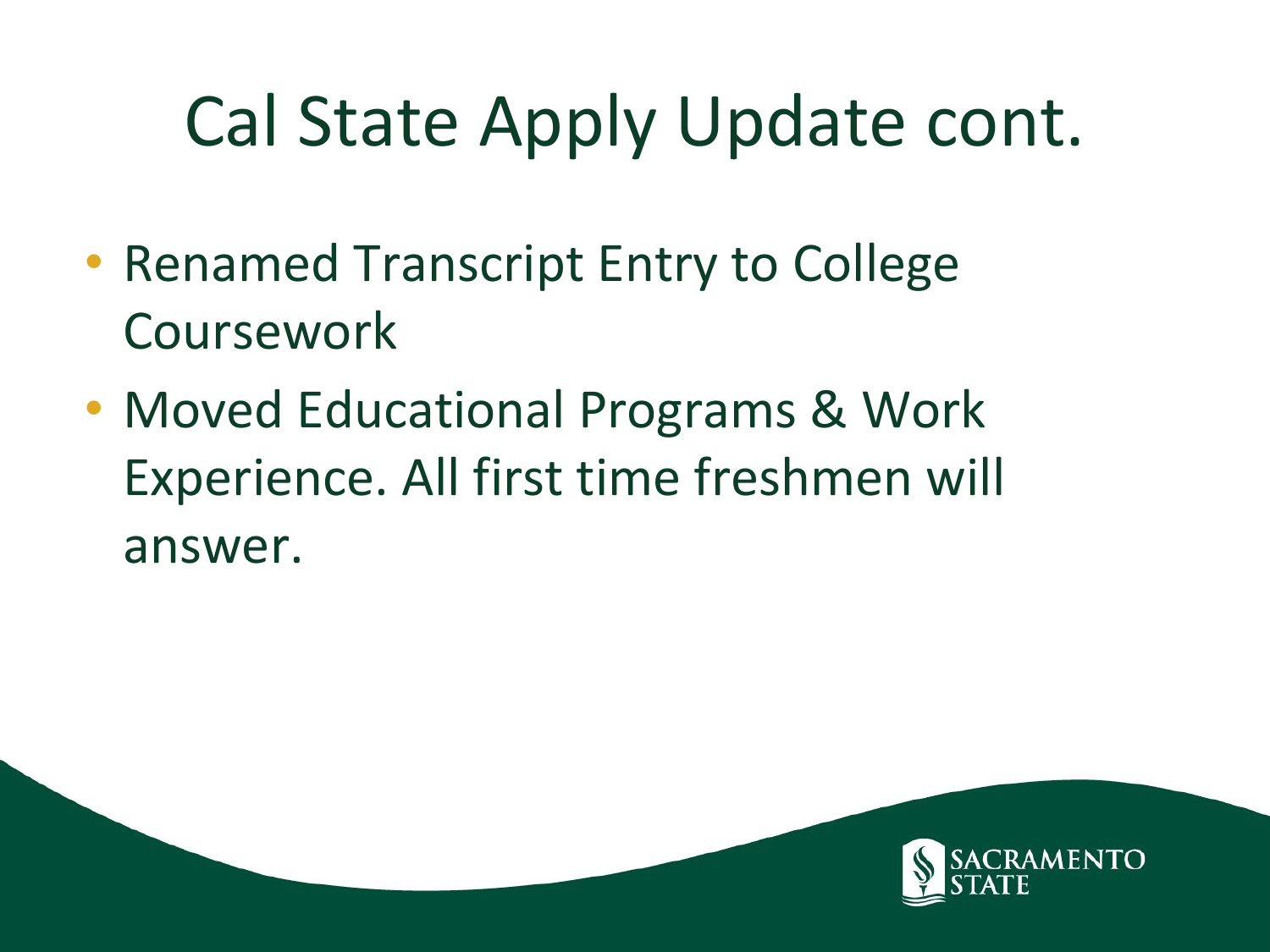## Reminders

- **• Review the instructions** carefully and respond. Once submitted cannot make edits
- **• Contact Information:** Don't forget apartment number, if applicable
- **• US Citizenship:** Select the best one that describes you
- **• Residency:** Not checking for their legal status, just need to know if they are California residents
- **• High School (CEEB code) attended** is important to match UC CMP coursework
- **• EOP Application:** Important to know campuses have different deadlines

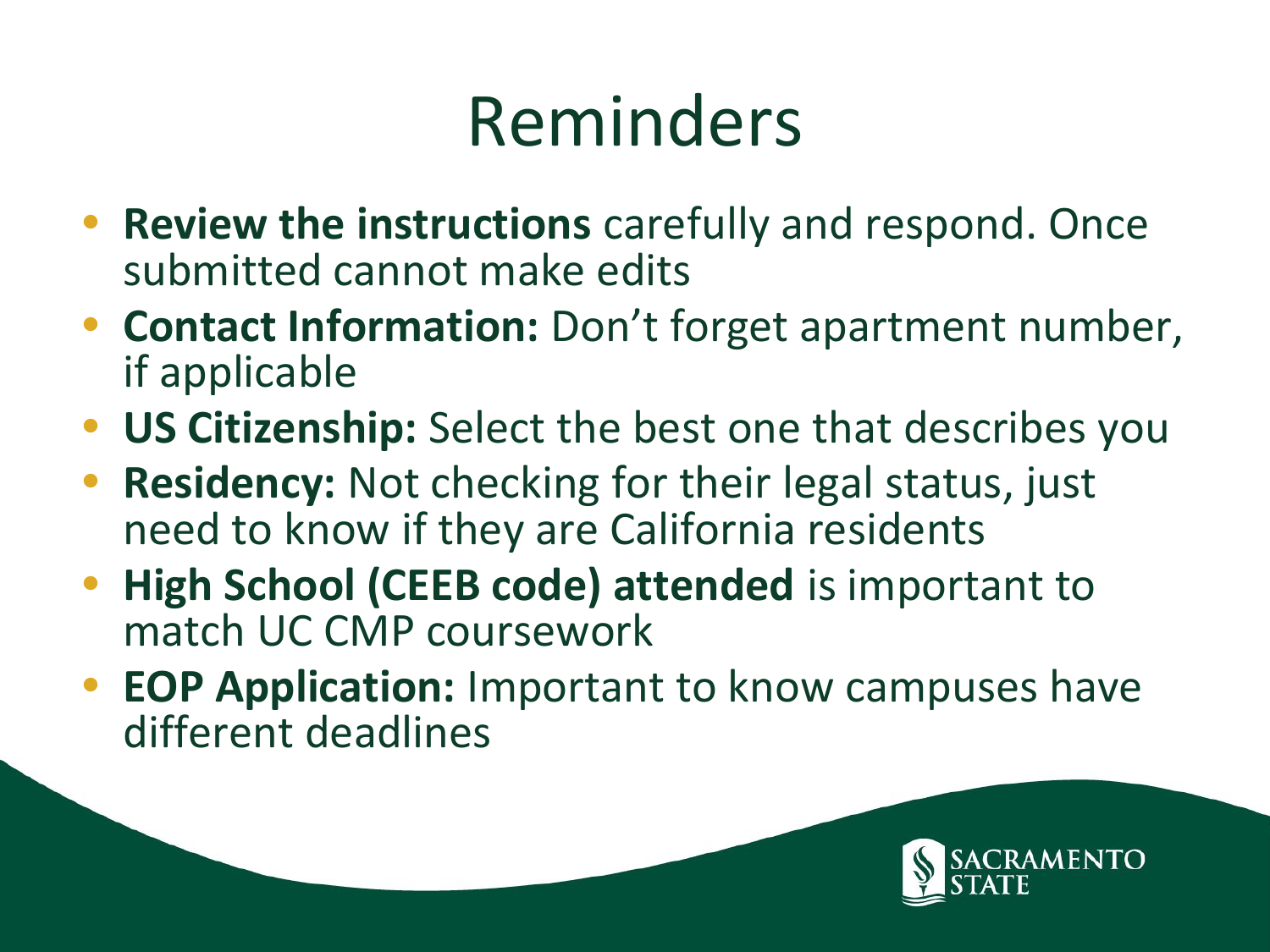## Academic Preparation

- Strongly encouraging students to enroll in a yearlong senior-year English course and a mathematics/quantitative reasoning course
	- Expository Reading and Writing (ERWC)
	- Math Reasoning with Connections (MRWC)
- Multiple Measures will still be used
- ACT or SAT scores will be used if provided
- May only have 'a-g' GPA and QR GPA for placement

<http://csustudentsuccess.org/home>

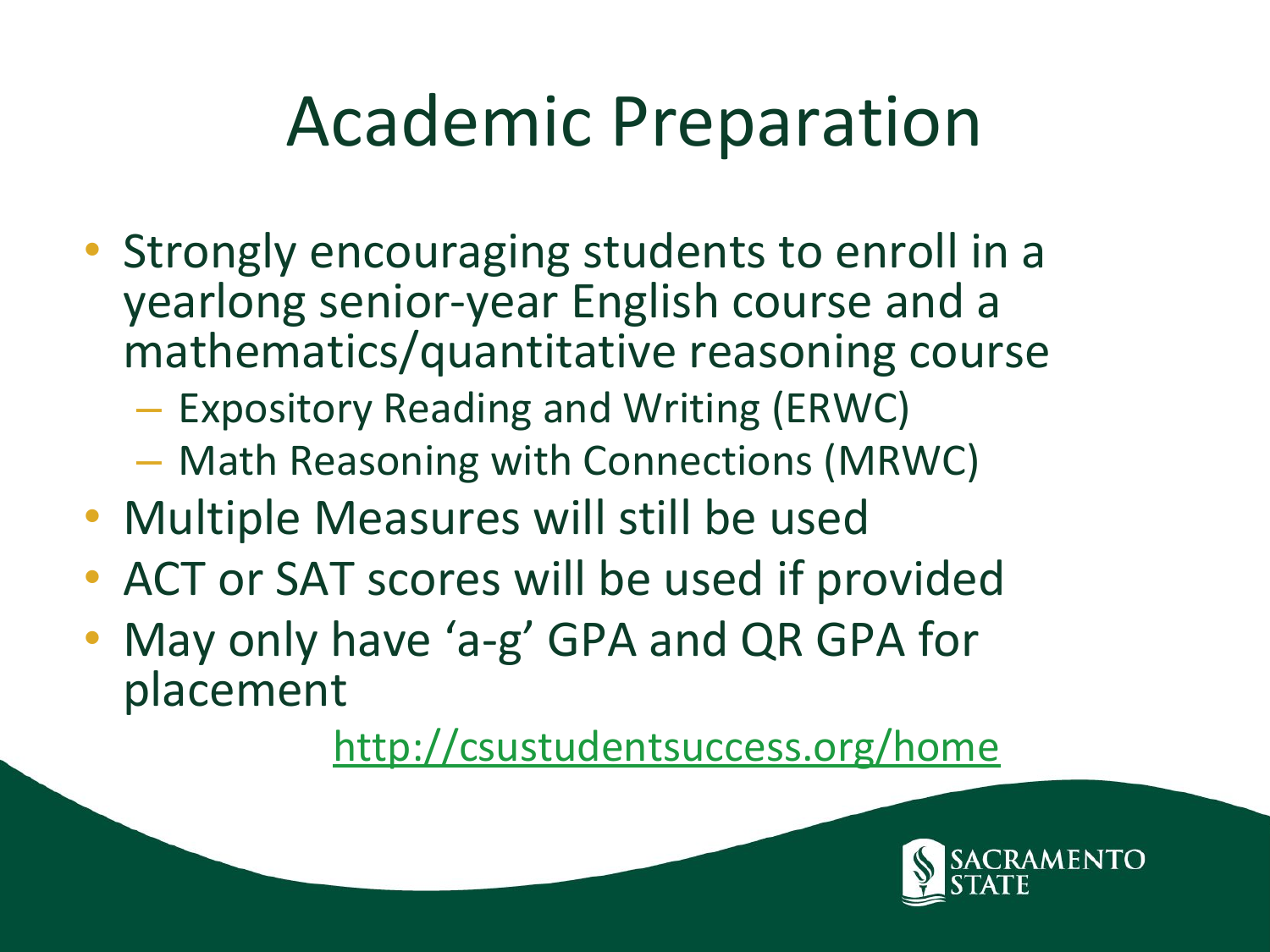# Program Updates

- Spring 2021 applicants have until end of Fall 2020 to complete requirements
- Biology major is no longer impacted ۰
- Public Health major currently is not impacted
- Closed majors for Spring 2021-Exercise Science, Social Work, Communications Sciences & Disorders
- New Health Science major is for pre-nursing students only
- Virtual instruction

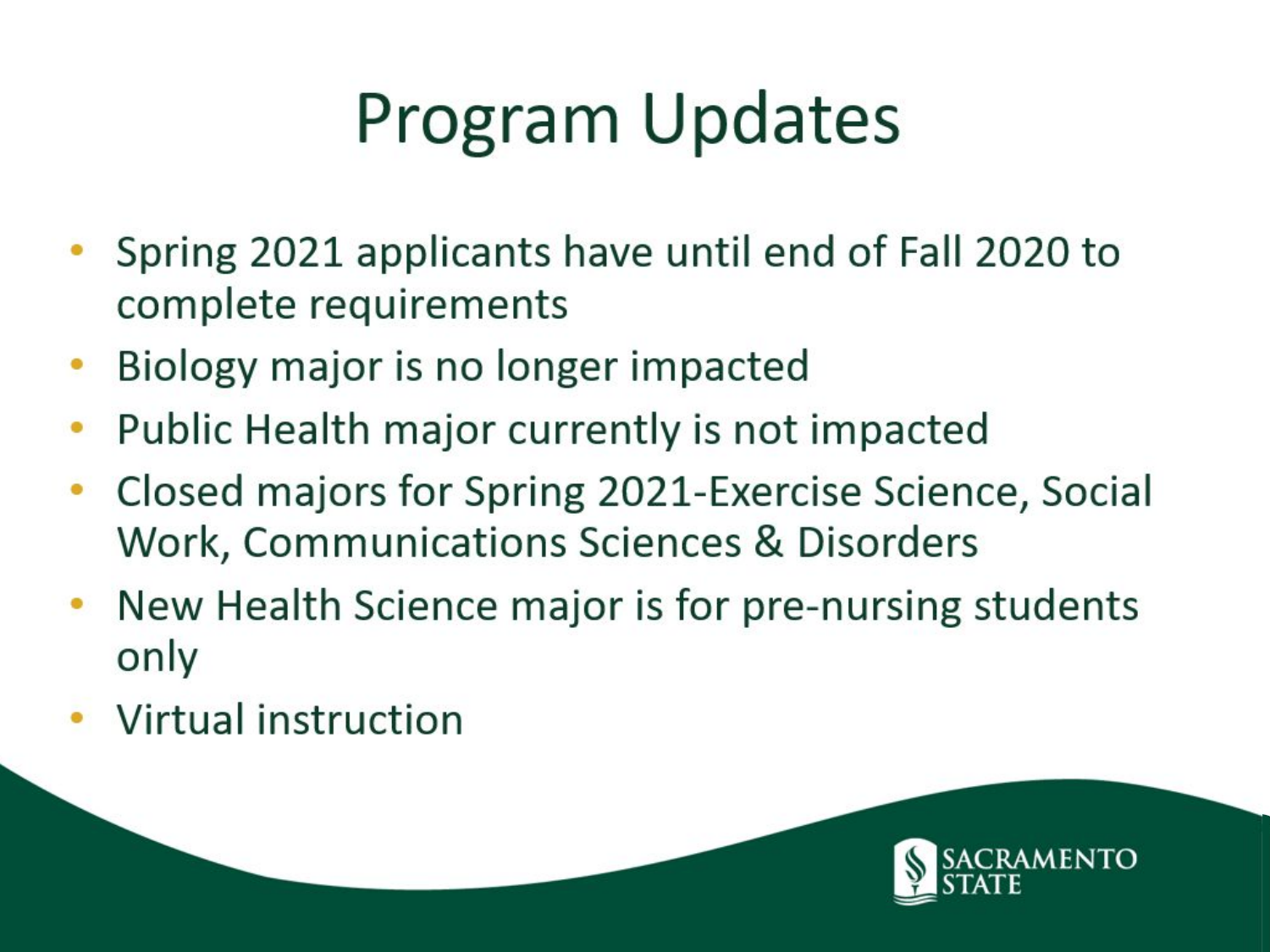#### **Fall Outreach and Events**

- Fall in Love with Sac State Oct.  $5<sup>th</sup>$  Nov.  $21<sup>st</sup>$ - Weekly Application Workshops
- Virtual Campus Tours
- CSU Counselor Conference Sept. 17th Sept.  $30<sup>th</sup>$

trumba.com/calendars/sacramento-state-events